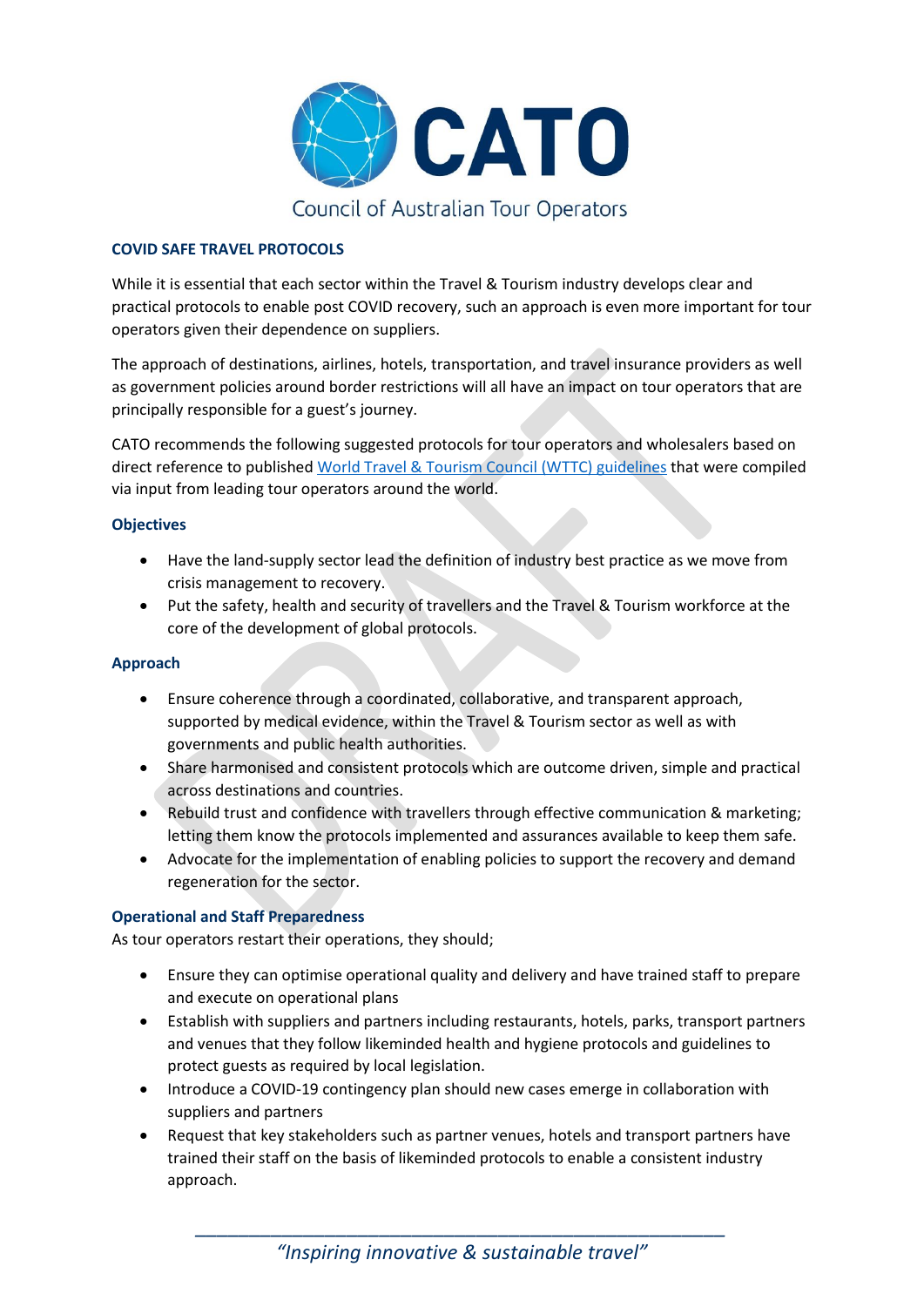#### **Delivering a safe experience**

As tour operators work to deliver a safe experience for their staff and their guests through enhanced cleanliness and hygiene best practices, they should have:

- Worked with suppliers to understand what additional measures have been introduced
- Implemented or confirmed with suppliers' processes focused on enhanced sanitation, disinfection, and deep cleaning practices for coaches and other vehicles used as well as increase their cleaning/disinfection frequency through;
	- o Selecting disinfecting products approved by health authorities
	- $\circ$  Enhancing cleaning frequency as appropriate and revisit guidance to cleaning teams with a specific focus on high-frequency touch points, including handrails, door handles, tables, onboard toilets, air conditioning filters, overhead lockers, and headsets as applicable
	- $\circ$  Ensuring sanitation stations are available to guests for alcohol-based hand washing
	- o Providing or make available for purchase additional individual disinfecting products for guests if possible
	- $\circ$  Allocating seating plans with no rotation and implement seat spacing if required by local legislation
	- o Where possible provide bins with liner bags and regular disposal
- Establish with transport partners that they have likeminded processes for sanitation, disinfection, and deep cleaning practices.
	- o Implemented guest health checks and testing if appropriate and required by local legislation
	- o Limited physical contact and queuing where possible
	- o Make masks available to guests if required by local authorities
	- o Utilise online check-in and contactless check-out tools and procedures where appropriate and possible
	- o Explore staggered timing when possible of access to venues, hotels, and restaurants
- Established with partners and suppliers, including shops, showrooms, tasting venues/shops, museums, shows, theatre, concert halls, factories & farms, that they follow likeminded health, sanitation, disinfection, and hygiene protocols aligned with local regulation.
- Established that partner restaurants follow likeminded health, sanitation, disinfection and hygiene and food safety protocols to protect guests, such as:
	- $\circ$  Approved disinfecting products made available at entrance to guests in the form of alcohol-based hand sanitiser as appropriate.
	- o Established with restaurant that restaurant staff are trained and adhere to likeminded health, hygiene, and physical contact guidelines
	- o Avoid guest own handling of food at buffets
	- o Regular cleaning of coffee/drink machines and where possible operated by staff
	- o Enhanced cleaning, including disinfecting of tables and chairs after guest has left and using dishwasher other handwashing where possible
	- o Minimised physical contact through table spacing and guest seating if required by local legislation
	- o Considered minimising what is placed on guest tables and provide mono-packaged items if feasible
	- o Reviewed payment method to prioritise contactless and pre-payment methods
	- o Considered having longer opening hours to reduce the number of guests served at any given time and facilitate the implementation of the new measures